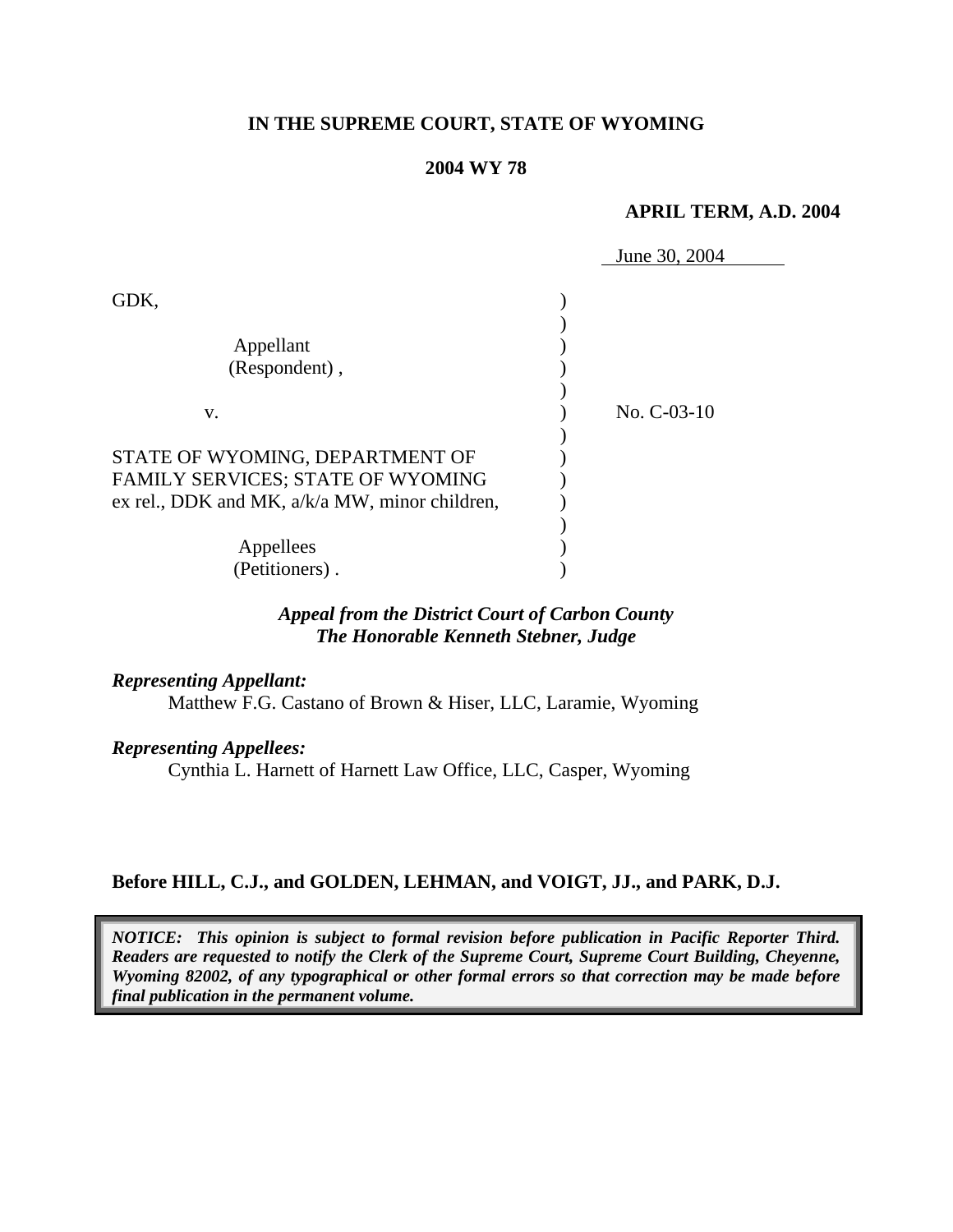# **PARK, District Judge.**

[¶1] TAK, mother of the children in question, was married to GDK, appellant herein, at the time her children, DDK and MK, were born; however, she had a relationship with JMW and was living with him at the time of both births. Genetic testing established that JMW was the biological father of the children. Both GDK and JMW asserted paternity as to both children. The district court determined that JMW was the legal father of the minor children. GDK appeals from the decision on several grounds.

[¶2] We affirm.

### **ISSUES**

1. Whether the district court correctly chose between two conflicting statutory presumptions and properly applied this presumption to determine that JMW was the father of DDK.

2. Whether the district court correctly applied the genetic testing presumption to determine that JMW was the father of MK.

### **FACTS**

[¶3] TAK and GDK were married on December 31, 1998, and two children were born during this marriage: DDK born July 17, 2001, and MK (also known as MW) born May 3, 2002. During a period from prior to DDK's birth until shortly after MK's birth, TAK and JMW had a relationship and lived together in an on-again, off-again manner. TAK and JMW had a disagreement, and TAK moved out shortly after MK was born. Shortly thereafter, on June 4, 2002, TAK and GDK were divorced, but then remarried on November 2, 2002.

[¶4] The State of Wyoming filed a Petition to Establish Support on March 21, 2002, and then filed an Amended Petition to Establish Paternity and Support after the birth of MK. Both GDK and JMW responded to the amended pleadings and each sought a declaration that he was the father of both children. TAK, the mother, also responded, seeking a declaration of paternity and asking for custody of the children. The district court ordered genetic testing, and these tests resulted in a finding that there was a 99.9% probability that JMW was the father of both children.

[¶5] JMW's request to establish paternity was made within six months of the birth of MK but not within six months of DDK's birth. The statute in effect at the time had a time limit of six months within which a man could bring an action to establish paternity. Wyo. Stat. Ann. § 14-2-104(c) (LexisNexis 2001). JMW was time-barred as to DDK; however, he did bring his action to establish paternity in a timely manner for MK. Because of the statutory time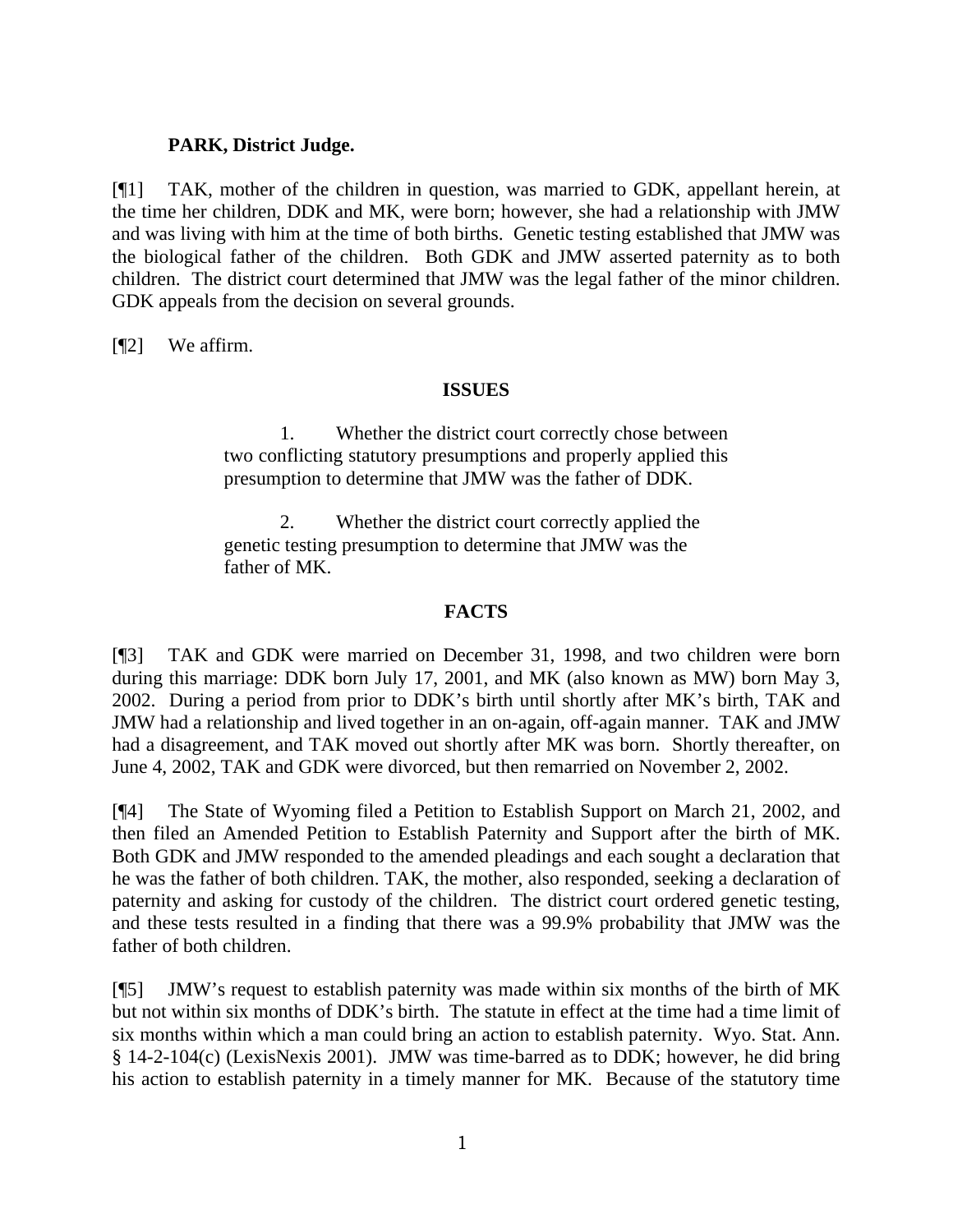limitations, the district court was required to do a separate analysis for each child. The determination of paternity for DDK involved determination of conflicting statutory presumptions, and the determination of paternity for MK involved a statutory presumption on one hand and the impact of a positive genetic test on the other.

[¶6] Regarding DDK, the district court had to make a determination as between two different conflicting presumptions in the applicable statute. GDK claimed paternity under Wyo. Stat. Ann. § 14-2-102(a)(i) (LexisNexis 2001), which provided that a man was presumed to be the natural father of a child if the child was born during the marriage. The claim of JMW rested on Wyo. Stat. Ann. § 14-2-102(a)(iv) (LexisNexis 2001), providing that a man was presumed to be the father of a child if he "receives the child into his home and openly holds out the child as his natural child." The district court held an evidentiary hearing and determined that JMW had received the child into his home and openly acknowledged DDK as his. The parties agreed that TAK and GDK were married at the time of DDK's birth. Therefore, as to DDK, each man could assert a statutory presumption. The controlling statute, Wyo. Stat. Ann. § 14-2-102(b) (LexisNexis 2001), provided that when there were two or more conflicting presumptions, the presumption based on the weightier considerations of policy and logic would control.

[¶7] As to DDK, the district court found that the "holding out" presumption took priority; and as to MK, the district court found that, in addition, there was no evidence to rebut the results of the genetic testing. Thus, for different reasons, the district court determined that JMW was the legal father of both children.

# **DISCUSSION**

# **DDK ANALYSIS**

[¶8] GDK argues that the district court improperly weighed the conflicting presumptions asserted by each of the men who claimed paternity. Resolution of this issue requires interpretation of the paternity statutes in effect at the time of the action. Therefore, the standard of review for statutory construction applies. The first consideration, when interpreting statutes, is to determine the legislature's intent. *In re State, Div. of Child Support Enforcement, ex rel. NDB*, 35 P.3d 1224, 1229 (Wyo. 2001). When a court seeks to ascertain the meaning of a given law, all statutes must be construed in *pari materia* and all statutes relating to the same subject or having the same general purpose must be considered and construed in harmony. *Id.* Since statutory construction is a question of law, our standard of review is de novo. *Id.* We begin by making an inquiry respecting the ordinary and obvious meaning of the words employed according to their arrangement and connection. *Id.* We construe the statute as a whole, giving effect to every word, clause, and sentence, and we construe all parts of the statute in *pari materia*. *Fontaine v. Board of County Commissioners of Park County*, 4 P.3d 890, 895 (Wyo. 2000).

[¶9] At the time of this action, Wyo. Stat. Ann. § 14-2-102 (LexisNexis 2001) set forth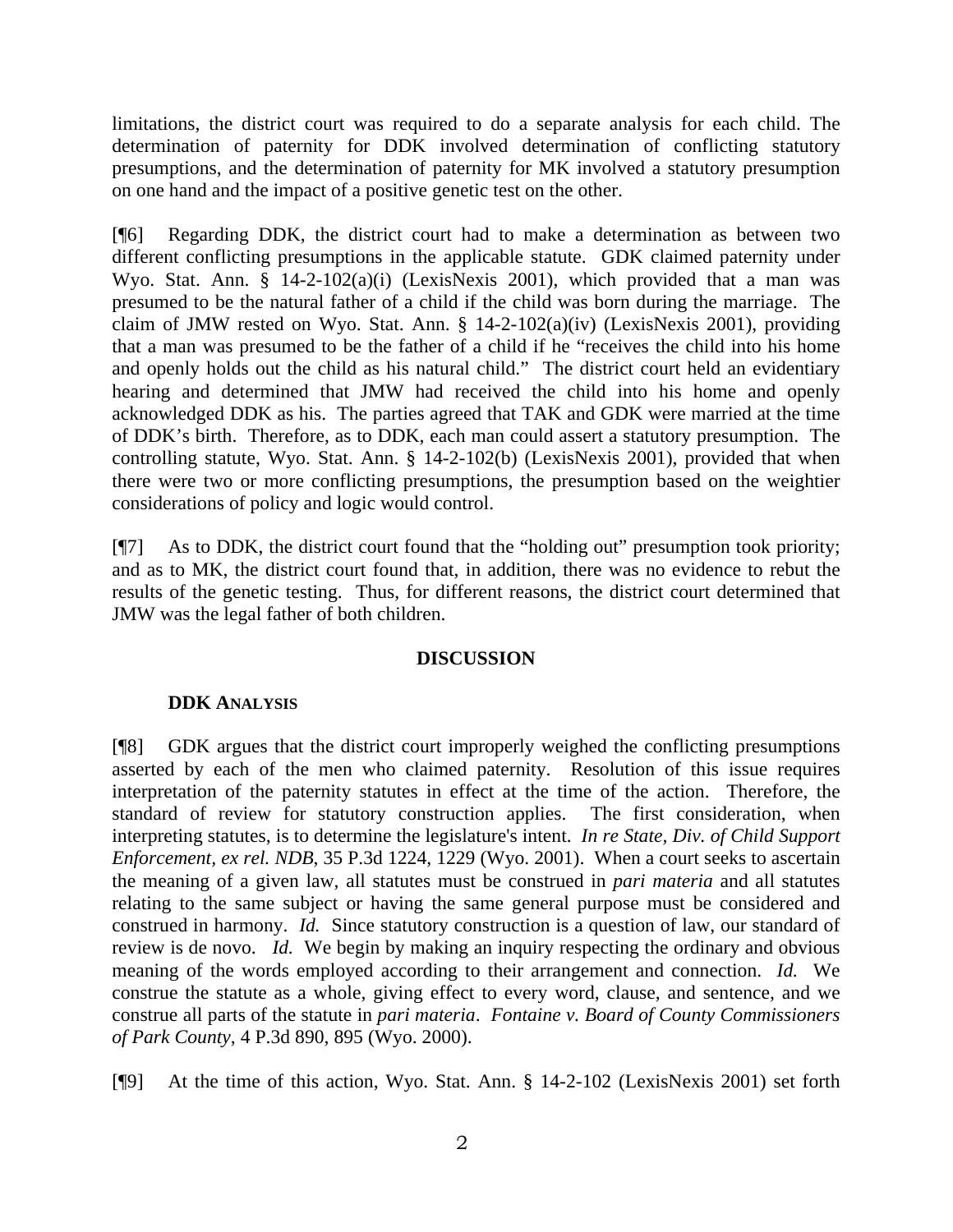certain presumptions to be used by a court to determine paternity. This statute provided, in pertinent part:

> (a) A man is presumed to be the natural father of a child if:

> > (i) He and the child's natural mother are or have been married to each other and the child is born during the marriage, or within three hundred (300) days after the marriage is terminated by death, annulment or divorce or after a decree of separation is entered by the court.

> > > \* \* \*

(iv) While the child is under the age of majority, he receives the child into his home and openly holds out the child as his natural child.

(b) A presumption under subsection (a) of this section may be rebutted in an appropriate action only by clear and convincing evidence. If two (2) or more presumptions under subsection (a) of this section arise which conflict with each other, the presumption which on the facts is founded on the weightier considerations of policy and logic controls. A presumption under subsection (a) of this section is rebutted by a court decree establishing paternity of the child by another man or, after the court finds by clear and convincing evidence that the child was not born of the marriage, by a divorce decree expressly declaring the child was not born of the marriage.

[¶10] The first issue mandates a discussion of the evolution of a presentation necessary to overcome the enduring and strongly supported marital presumption. The marital presumption was derived from Roman civil law and adopted as part of English common law. Edward R. Armstrong, *Putative Fathers and the Presumption of Legitimacy – Adams and the Forbidden Fruit: Clashes Between the Presumption of Legitimacy and the Rights of Putative Fathers in Arkansas,* 25 U. Ark. Little Rock L. Rev. 369, 373 (2003). This common law rule was in place to prevent the "bastardization" of children with the attendant lack of legal rights. Armstrong, *supra*. Furthermore, the courts wanted to provide families for children because such families "were desirable for such children and for the kingdom as a whole." Judge Chris W. Altenbernd, *Quasi-marital Children: The Common Law's Failure in Privette and Daniel Calls for Statutory Reform,* 26 Fla. St. U. L. Rev. 219, 234 (1999).

[¶11] Challenges to the marital presumption arose from many quarters, including the push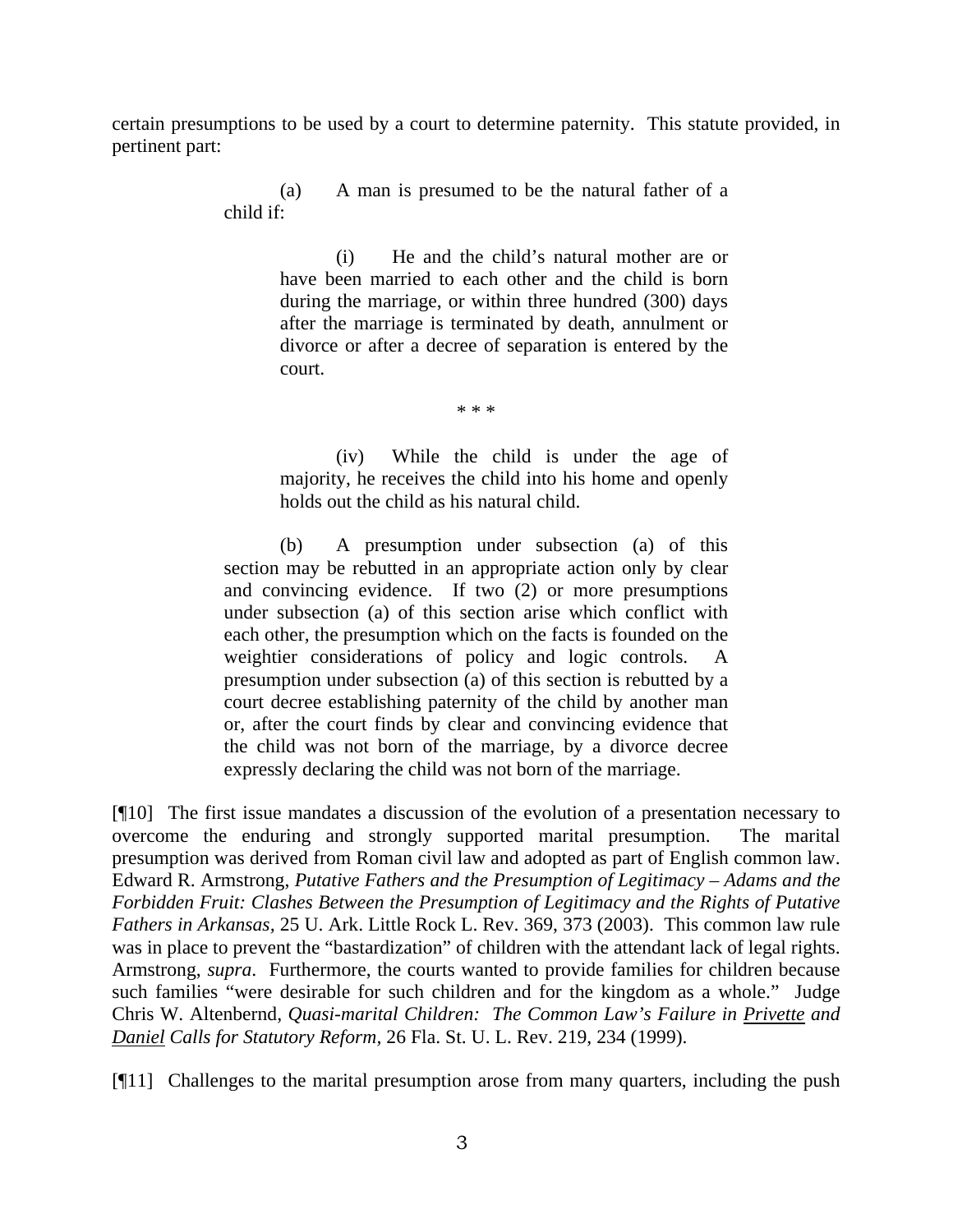to obtain child support from fathers in lieu of public support. Theresa Glennon, *Somebody's Child: Evaluating the Erosion of the Marital Presumption of Paternity, 102 W. Va. L. Rev.* 547, 557-58 (2000). Part of this challenge also derived from the advances in science, including DNA testing. This testing provided substantially improved reliability in paternity determinations. Glennon, *supra.* Thus, courts have increasingly been required to make decisions as to whether the mother's husband or the biological father should be declared to be the legal father of the child in question. This has generated discussions as to the proper role of the "best interests of the child" as a factor in resolving paternity issues.

[¶12] The district court recognized this conflict and applied the statute to resolve which presumption should control. GDK argues that the court's finding is not proper because it improperly considered the children's best interest and the dissolution of the first marriage between TAK and GDK. The propriety of consideration of "best interest of the child" is the subject of many legal articles, a few of which have been previously cited, and of many court decisions.

[¶13] Minnesota has a similar statute, which provides that conflicts between statutory presumptions were to be resolved by applying the facts and making a determination as to which conflict was founded on weightier considerations of policy and logic. *In re Paternity of B.J.H.,* 573 N.W.2d 99, 102 (Minn. App. 1998). The Minnesota Supreme Court was faced with a similar situation to that present in this case and, after applying the best-interest factors, determined the biological father, not the husband, to be the legal father. *Id*. at 104. The court noted that: Among other things, the respondent wanted a relationship with the child; he was willing and financially able to support the child; the child was accepted by the respondent's family; the respondent no longer wanted a relationship with wife; the child will want to know the identity of his biological father; and even though the child spent the majority of his life with husband, because of his young age he was still able to develop a relationship with the respondent. The court held that adjudicating the respondent to be the father of the child was consistent with the policy of not unnecessarily impairing blood relationships and was logically based on the facts. *Id*. at 103. The court held that a child's best interests are part of the analysis for resolving conflicting paternity presumptions and were consistent with a broad-based method of resolving conflicting paternity presumptions. *Id*. at 102.

[¶14] The Colorado Supreme Court, faced with a similar problem, also came to the conclusion that the best interests of the child must be of paramount concern throughout a paternity proceeding and, therefore, must be explicitly considered as a part of the policy and logic analysis that is used to resolve competing presumptions of fatherhood. *N.A.H. v. S.L.S.,* 9 P.3d 354, 357 (Colo. 2000).

[¶15] Wyoming has traditionally followed the rule that the best interests of the children are generally not relevant in paternity cases. *See Matter of Paternity of TS,* 917 P.2d 183, 186 (Wyo. 1996) (A best-interest analysis is not relevant in an inquiry which relates solely to establishing paternity); *TL ex rel. TL v. CS,* 975 P.2d 1065, 1068 (Wyo. 1999) (best interest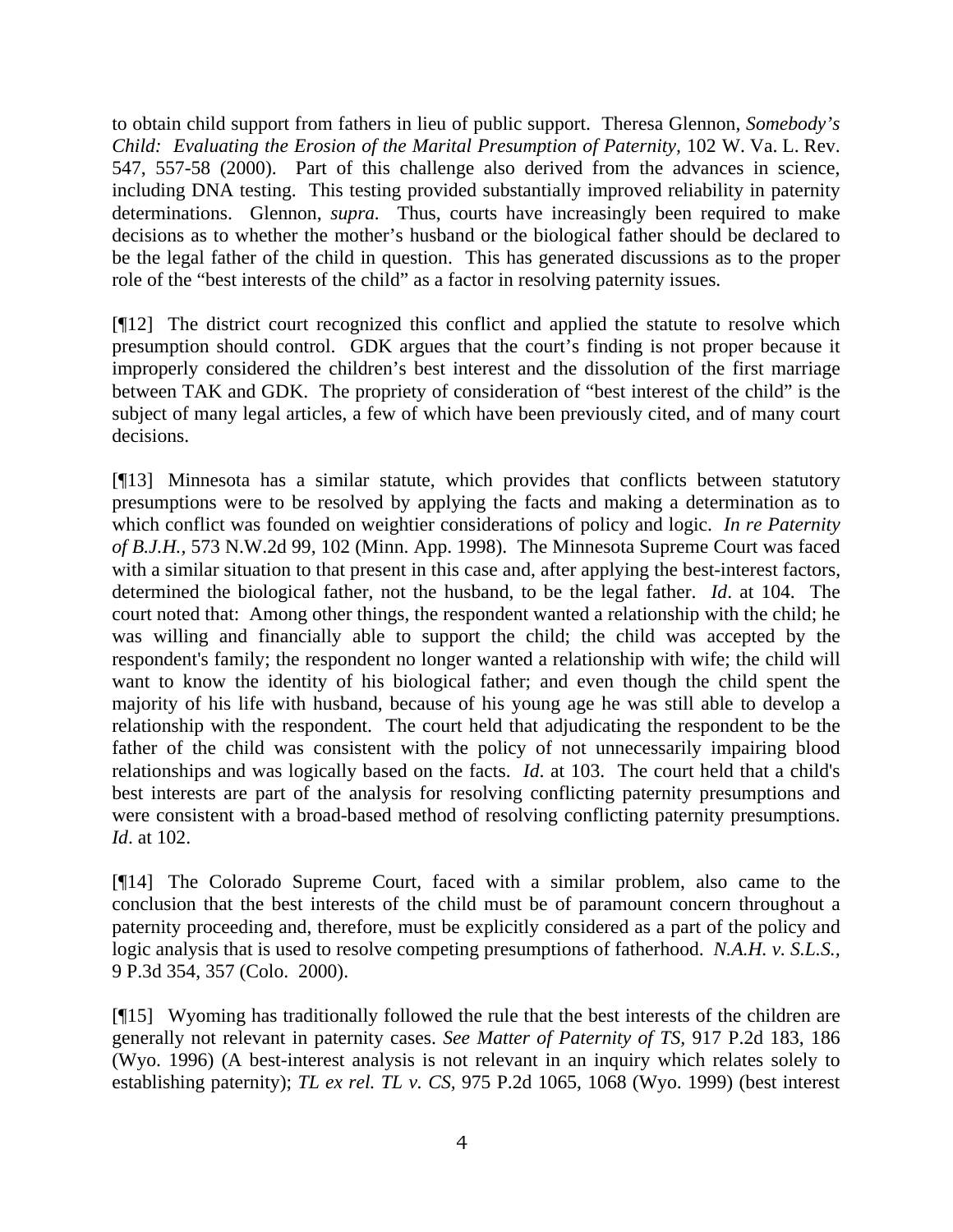of the child not relevant in an action purely to establish paternity). However, we have recognized that there are some paternity proceedings where the best interests of the child are an issue. *See NDB*, 35 P.3d at 1228. The distinction between these cases has not been previously discussed, and perhaps the conflict has not been clearly explained. We now hold that in cases involving conflicting statutory presumptions, courts must consider the best interests of the child as one factor in determining paternity. To clarify, if the action involves solely a determination of paternity where there are no competing fathers, best interests of the child do not come into play; however, when the determination of paternity involves broader policy consideration, such as conflicting statutory presumptions, a best interest analysis is not only relevant but unavoidable.

[¶16] Although the district court did not specifically use the term "best interest of the child," it is clear that the analysis was focused on this issue. The district court first noted that the six-month limitation under Wyo. Stat. Ann. § 14-2-104(c) (LexisNexis 2001) did not apply to those men alleging paternity under the "holding out" presumption; since JMW also alleged this cause of action, he had the right to assert paternity at any time pursuant to Wyo. Stat. Ann. § 14-2-104(b) (LexisNexis 2001). The court then held that there was substantial evidence to support a finding that JMW had taken both DDK and MK into his home and held them out as his natural children. GDK does not seriously contest this finding. We will follow the well-established rule that the finding of the trier of fact is to be accorded great deference, and we find that there is substantial evidence to support this finding. *Schlesinger v. Woodcock*, 35 P.3d 1232, 1238 (Wyo. 2001). The court went to great lengths to point out that JMW was the biological father; that he had established a relationship with both children; and that he was willing to "undertake all responsibilities, financial included, associated with fatherhood." Specifically, the district court found that:

> However, the tenuous proposition of legitimacy recognized in this family cannot, under the facts and circumstances of this case, overcome the presumptions of paternity built on biological, physical and emotional evidence of a willingness to father this young [child].

[¶17] The district court's analysis also discussed the fact that GDK and TAK were married at the time of the birth of the two children. The court did not elaborate on this except to point out that GDK and TAK divorced after she left JMW and then remarried. It is clear that the district court determined that the best interest of the children favored the declaration of JMW as the father, and that this would have little impact on the family unit.

[¶18] The court found that JMW would be the best father, and we will not second-guess this decision. GDK argues, however, that this decision has the effect of making the children illegitimate, and this is contrary to best policy and not in the best interest of the children. This Court does not believe that GDK's concerns about the impact on the children of an implied illegitimacy are well-founded. Scholars have noted that the rate of divorce, although dropping slightly since the 1980's, is still high; and it has been predicted that 65 percent of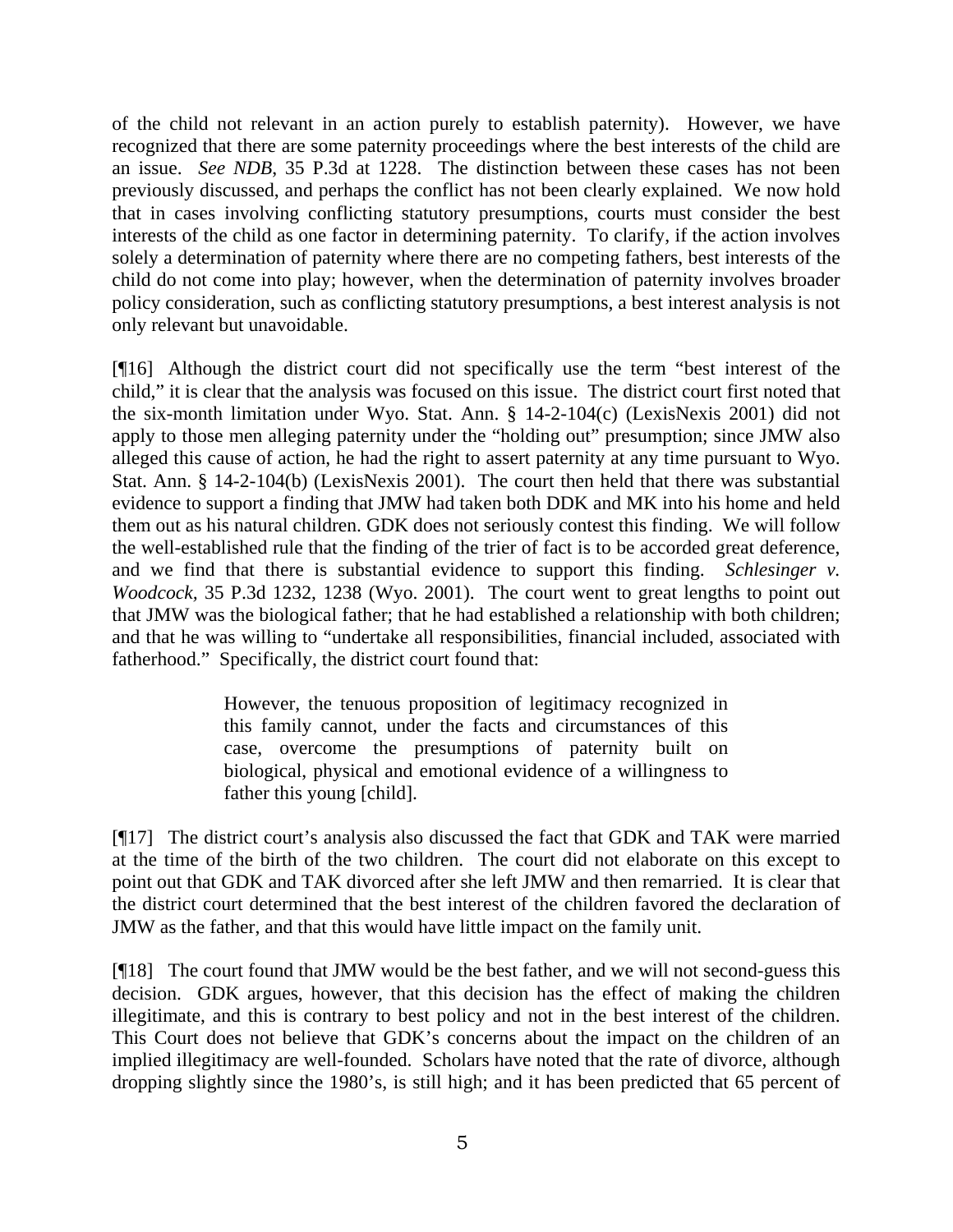all new marriages will end in divorce. Glennon, *supra* ¶ 11, at 559. As a result of the divorce rate and the increasing propensity of divorced persons to have subsequent relationships without the benefit of marriage, nearly 40 percent of all minor children will experience the divorce of their parents, and by the time they reach majority, one-half will have spent some time in a single-parent household. Stephen J. Bahr, *Social Science Research on Family Dissolution,* presented at the conference "ALI Family Dissolution Principles: Blueprint to Strengthen or Deconstruct American Families?", J. Reuben Clark School of Law, Brigham Young University (February 1, 2001). Another study suggests that "[c]lose to a majority of children growing up today are likely to spend some time living in a single-parent family before reaching adulthood." Frank Furstenberg, *History and Current Status of Divorce in the United States,* Children and Divorce*,* Vol. 4, No. 1, at 30, 34 (1994). Our society is changing, and some believe that this cultural change is progressing rapidly. Among these changes are an increasing divorce rate, a decreasing rate of remarriage after divorce, and an increasing number of children born out of wedlock. Given all of these factors, there is substantially less adverse impact on children in single-parent homes and substantially less stigma for a child whose parents are not married. The district court's lack of concern about elevating the "marital" presumption reflects the impact of these cultural changes, and this Court can find no reason to disagree. The strong policy of legitimacy that attends the marital presumption as set out in *LC v. TL*, 870 P.2d 374, 380 (Wyo. 1994), has diminished with the changes in societal values discussed herein.

[¶19] The Court agrees with the decision of the district court. There are two men, each seeking an adjudication of paternity, and the statutory presumptions asserted by each man must be resolved by considering the "weightier considerations of policy and logic." The use of the term "policy" by the legislature clearly implies that a court should consider the broader sociological and psychological ramifications of its decision as to which man should be adjudicated the legal father. It is inescapable that the best interests of the child must be considered in making a determination as to which of the competing presumptions controls. JMW is not a stranger to the children. He has developed a relationship with them; he has indicated his willingness to support them, both financially and emotionally; and he has demonstrated a commitment to the children. The district court did not err when it considered these factors and when it considered the best interests of the children in making its decision.

[¶20] Finally, the Court will also affirm the ruling as to the other child, MK, for the reasons set forth below. It is clearly in the interests of both children that since they have the same biological father, both the district court and this Court should recognize that reality and not adjudicate a different legal father for each child. The district court's ruling as to DDK is affirmed.

# **MK ANALYSIS**

[¶21] The discussion of the paternity of MK is not as complex. All of the reasoning of the district court that resulted in the court's determination that JMW was DDK's legal father also applies to MK. In addition, JMW made a timely request to establish paternity as to MK. A